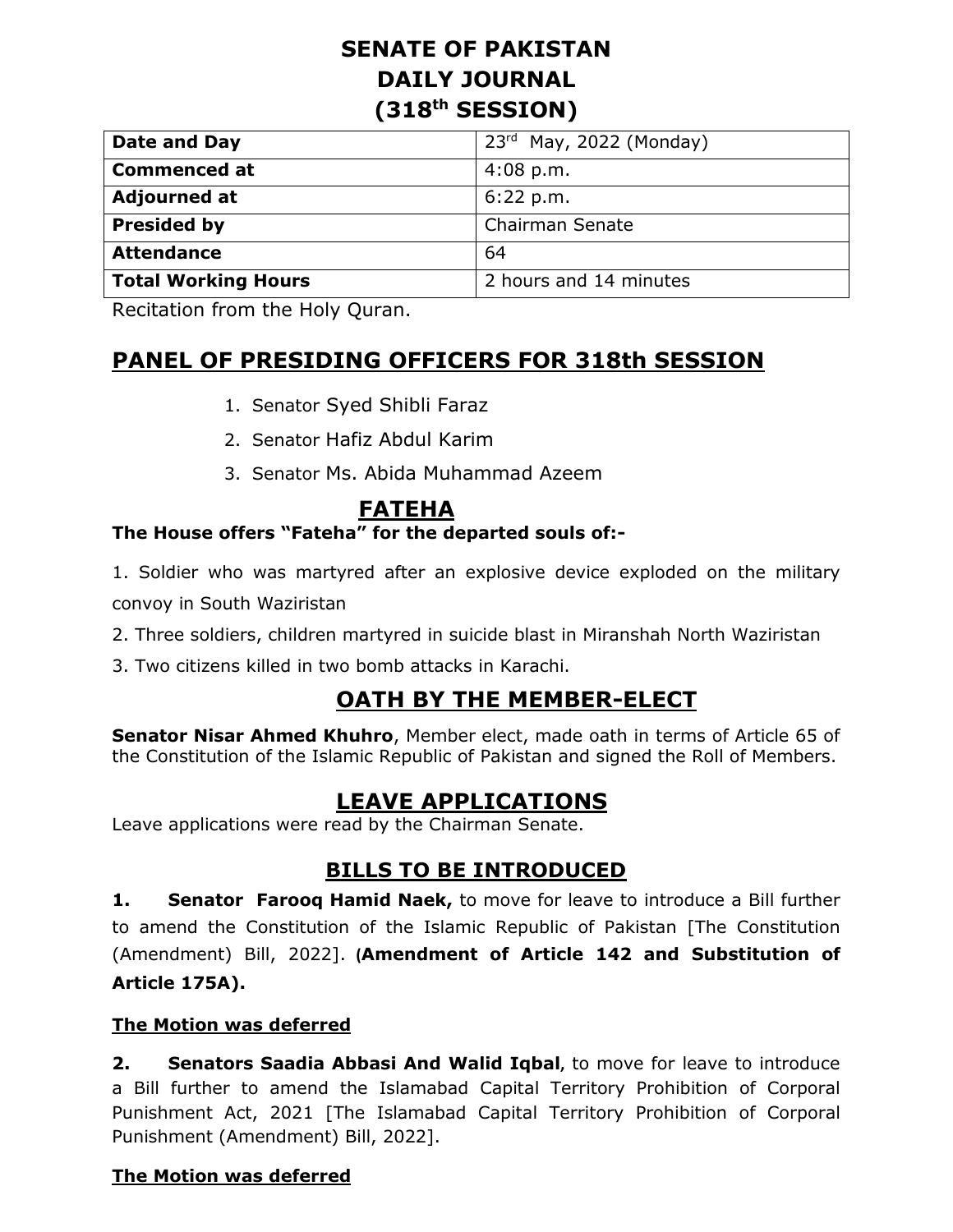**3. Senator Shahadat Awan,** moved for leave to introduce a Bill further to amend the National Security Council Act, 2004 [The National Security Council (Amendment) Bill, 2022].

**The Motion was put to the House and leave to introduce the bill was granted. The Bill introduced and referred to Standing Committee concerned.**

**4. Senator Rana Maqbool Ahmad,** moved for leave to introduce a Bill further to amend the Constitution of the Islamic Republic of Pakistan [The Constitution (Amendment) Bill, 2022] **(Amendment of Article 62).**

**The Motion was put to the House and leave to introduce the bill was granted. The Bill introduced and referred to Standing Committee concerned.**

**5. Senator Afnan Ullah Khan,** moved for leave to introduce a Bill further to amend the Civil Servants Act, 1973 [The Civil Servants (Amendment) Bill, 2022].

**The Motion was put to the House and leave to introduce the bill was granted. The Bill introduced and referred to Standing Committee concerned.**

**6. Senator Shahadat Awan,** moved for leave to introduce a Bill further to amend the Exit from Pakistan (Control) Ordinance, 1981 [The Exit from Pakistan (Control) (Amendment) Bill, 2022].

**The Motion was put to the House and leave to introduce the bill was granted. The Bill introduced and referred to Standing Committee concerned.**

**7. Senator Fawzia Arshad,** to move for leave to introduce a Bill further to amend the West Pakistan Maternity Benefit Ordinance, 1958 [The Islamabad Capital Territory Maternity Benefit (Amendment) Bill, 2022].

## **The Motion was deferred**

**8. Senator Shahadat Awan,** to move for leave to introduce a Bill further to amend the Pakistan Names and Emblems (Prevention of Unauthorised Use) Act, 1957 [The Pakistan Names and Emblems (Prevention of Unauthorised Use) (Amendment) Bill, 2022].

## **The Motion was deferred**

**9. Senator Dilwar Khan on behalf of Senators Naseebullah Bazai and Prince Ahmed Umer Ahmedzai,** introduced the Bill to provide for the establishment of the Smart University of Sciences and Technology [The Smart University of Sciences and Technology Bill, 2022].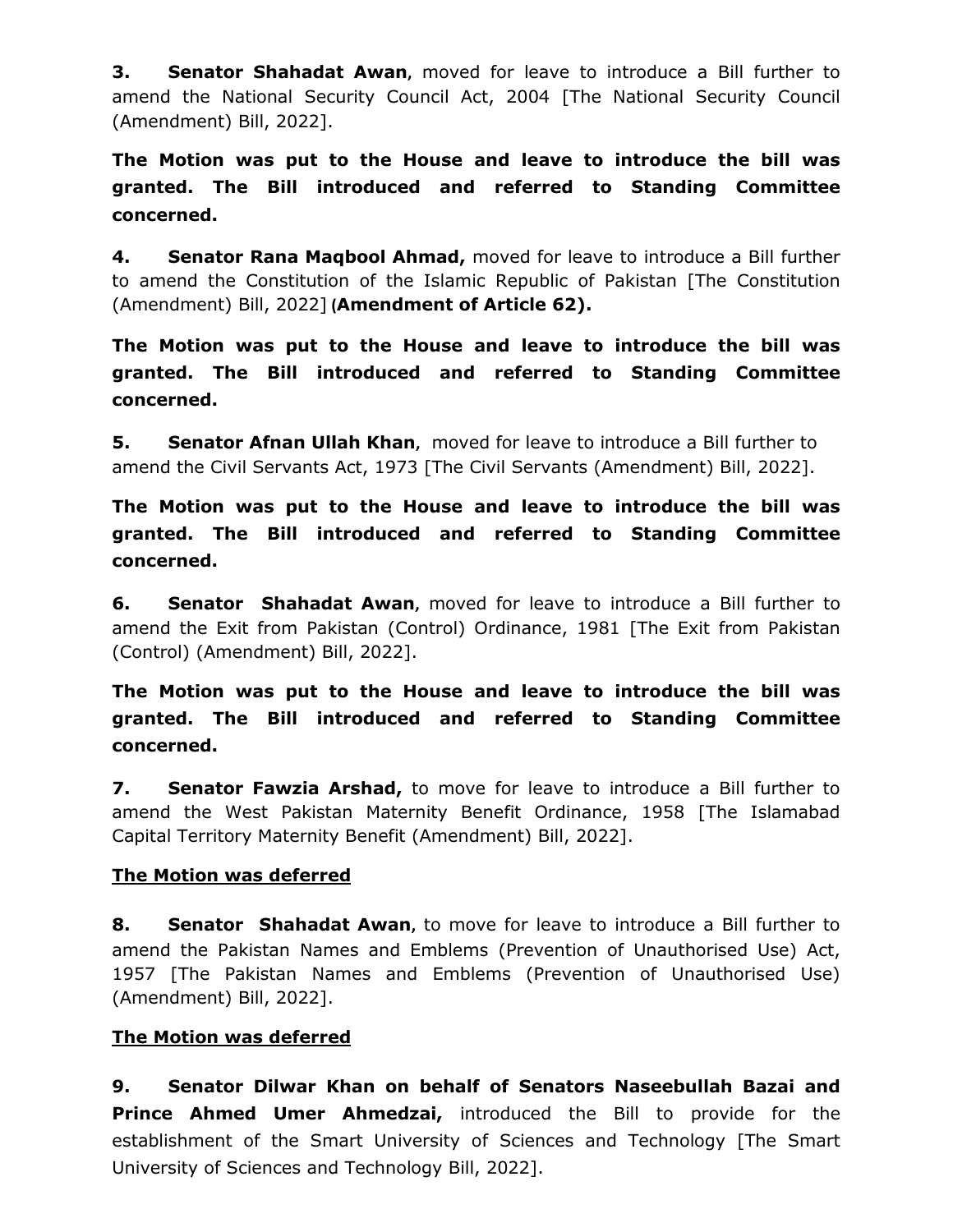#### **The Motion was put to the House and leave to introduce the bill was granted. The Bill introduced and referred to Standing Committee concerned.**

**10. Senator Shahadat Awan,** introduced the Bill further to amend the Islamabad Capital Territory Charities Registration, Regulation and Facilitation Act, 2021 [The Islamabad Capital Territory Charities Registration, Regulation and Facilitation (Amendment) Bill, 2022].

#### **The Motion was put to the House and leave to introduce the bill was granted. The Bill introduced and referred to Standing Committee concerned.**

**11. Senator Naseebullah Bazai,** to introduce the Bill further to amend the Regulation of Generation, Transmission and Distribution of Electric Power Act, 1997 [The Regulation of Generation, Transmission and Distribution of Electric Power (Amendment) Bill, 2022].

#### **The Motion was deferred**

**12. Senator Shahadat Awan,** moved for leave to introduce a Bill further to amend the Public Procurement Regulatory Authority Ordinance, 2002 [The Public Procurement Regulatory Authority (Amendment) Bill, 2022].

#### **The Motion was put to the House and leave to introduce the bill was granted. The Bill introduced and referred to Standing Committee concerned.**

**13. Senator Zeeshan Khan Zada,** to move for leave to introduce a Bill further to amend the Limited Liability Partnership Act, 2017 [The Limited Liability Partnership (Amendment) Bill, 2022].

#### **The Motion was deferred**

**14. Senator Rana Maqbool Ahmad,** moved for leave to introduce a Bill further amend the Code of Criminal Procedure, 1898 [The Code of Criminal Procedure (Amendment) Bill, 2022] **(Insertion of sections 344B, 344C, 344D and 344E in Cr.PC).**

#### **The Motion was put to the House and leave to introduce the bill was granted. The Bill introduced and referred to Standing Committee concerned.**

**15. Senator Shahadat Awan,** moved for leave to introduce a Bill further to amend the Pakistan Council for Science and Technology Act, 2017 [The Pakistan Council for Science and Technology (Amendment) Bill, 2022].

**The Motion was put to the House and leave to introduce the bill was granted. The Bill introduced and referred to Standing Committee concerned.**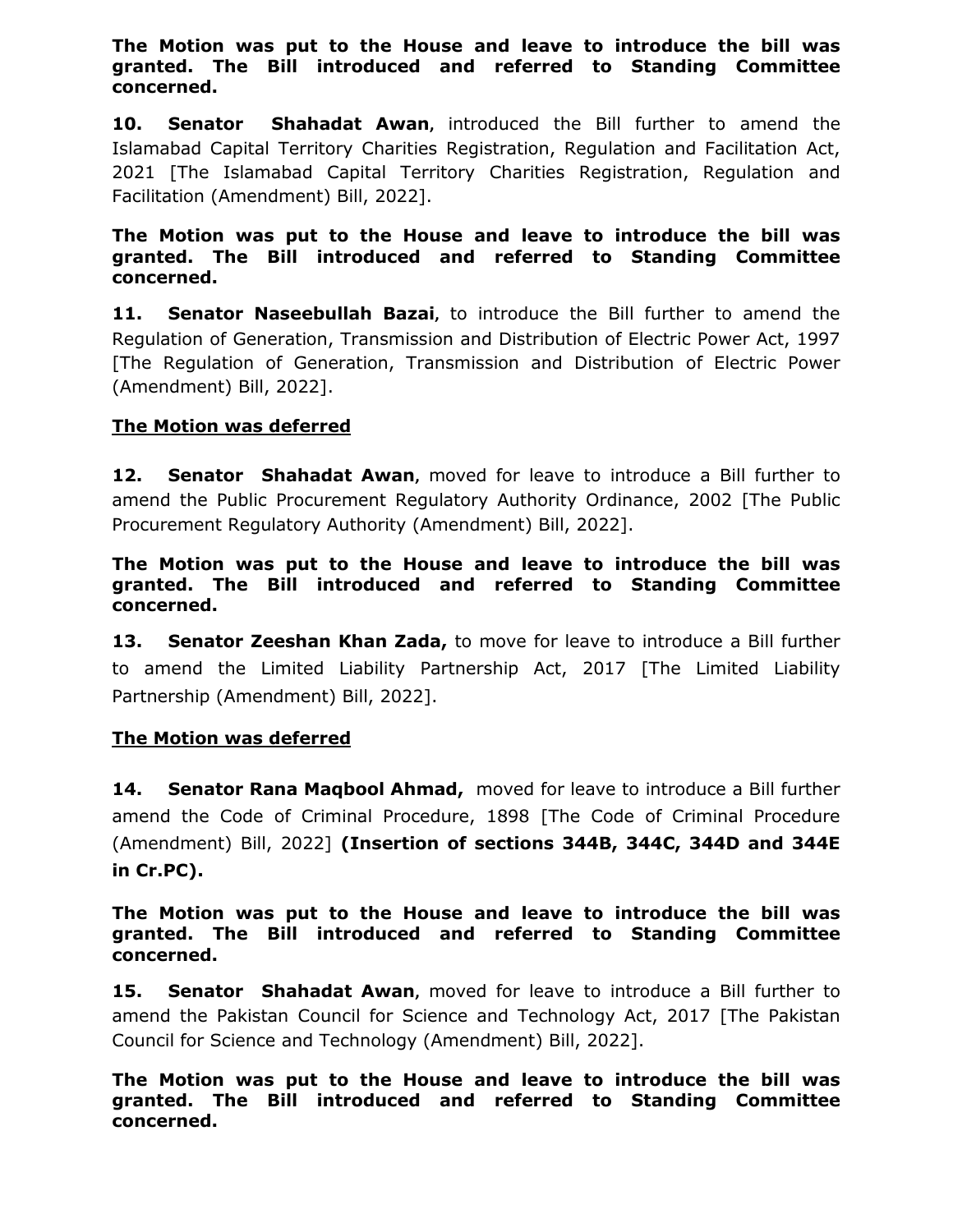**16. Senator Fawzia Arshad,** to move for leave to introduce a Bill further to amend the Capital Development Authority Ordinance, 1960 [The Capital Development Authority (Amendment) Bill, 2022].

## **The Motion was deferred**

**17. Senator Shahadat Awan,** to move for leave to introduce a Bill further to amend the Civil Servants Act, 1973 [The Civil Servants (Amendment) Bill, 2022].

## **The Motion was deferred**

**18. Senator Shahadat Awan,** moved for leave to introduce a Bill further to amend the Pakistan Penal Code, 1860 [The Pakistan Penal Code (Amendment) Bill, 2022] **(Amendment of section 377A of PPC).**

**The Motion was put to the House and leave to introduce the bill was granted. The Bill introduced and referred to Standing Committee concerned.**

**19. Senator Mushtaq Ahmed,** to move for leave to introduce a Bill further to amend the Constitution of the Islamic Republic of Pakistan [The Constitution (Amendment) Bill, 2022] **(Amendment of Article 198).**

#### **The Motion was deferred**

**20. Senator Fawzia Arshad,** to move for leave to introduce a Bill to prohibit the employment of children and to regulate the employment of adolescents in certain works [The Islamabad Capital Territory Prohibition on Employment of Children Bill, 2022].

#### **The Motion was deferred**

**21. Senator Shahadat Awan,** moved for leave to introduce a Bill further to amend the Limited Liability Partnership Act, 2017 [The Limited Liability Partnership (Amendment) Bill, 2022].

**The Motion was put to the House and leave to introduce the bill was granted. The Bill introduced and referred to Standing Committee concerned.**

# **LEGISLATIVE BUSINESS**

**1. Senator Syed Muhammad Sabir Shah,** moved that the Bill further to amend the Pakistan Penal Code, 1860 and the Code of Criminal Procedure, 1898 [The Criminal Laws (Amendment) Bill, 2021], as reported by the Standing Committee, be taken into consideration, at once. **(Amendment of section 123B, insertion of new section 123C in PPC and subsequent amendments in Schedule II of Cr. P.C).**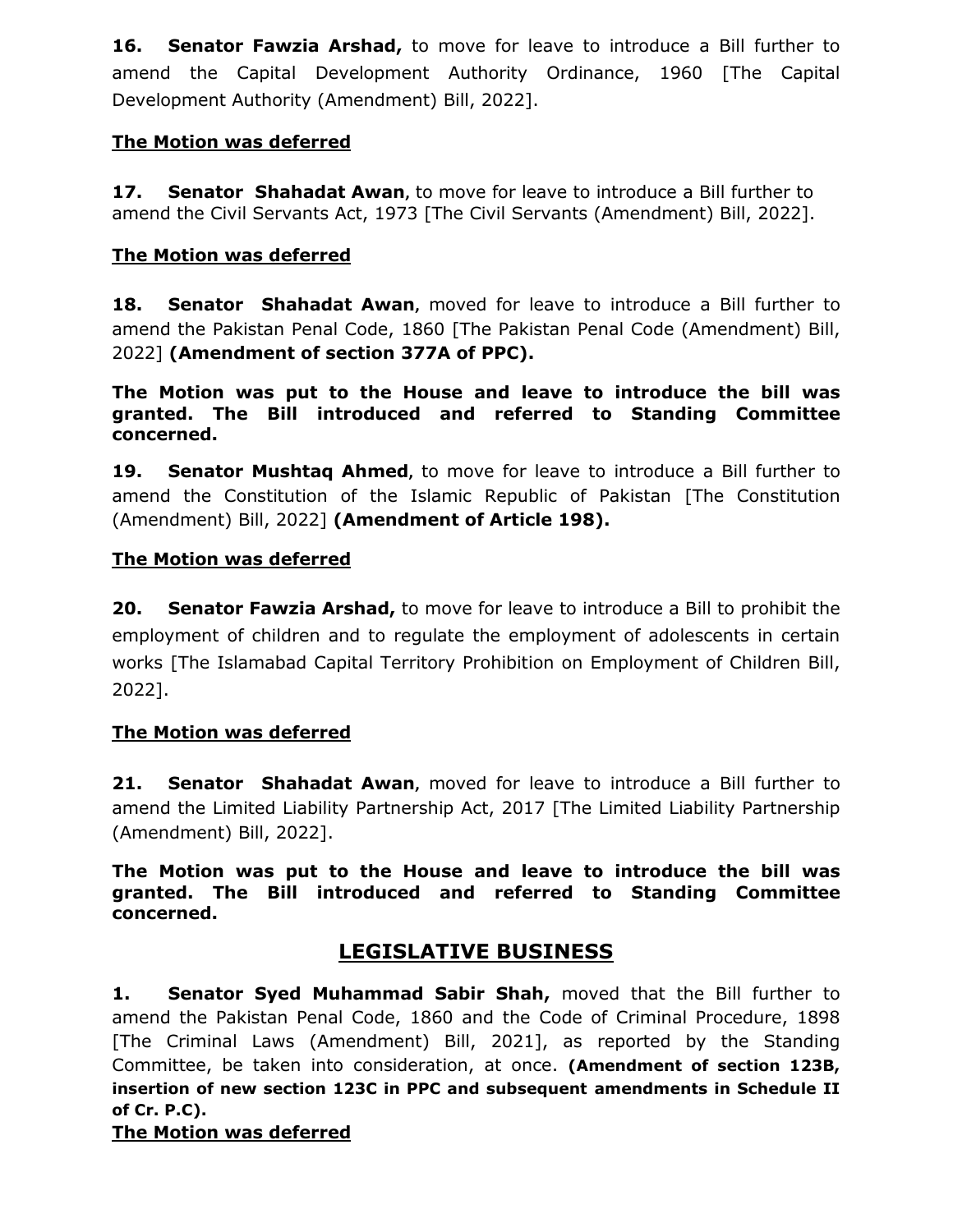**2. Senator Shahadat Awan,** moved that the Bill further to amend the Pakistan Penal Code, 1860 and the Code of Criminal Procedure, 1898 [The Criminal Laws (Amendment) Bill, 2021], as reported by the Standing Committee, be taken into consideration, at once **(Omission of section 325 of PPC and subsequent amendment in Schedule II of Cr. P.C).**

## **The Motion was put to the House which was not opposed by the Minister for Parliamentary Affairs. Thereafter, the House started second reading of the Bill i.e. clause by clause consideration.**

**3. Senator Shahadat Awan,** moved that the Bill further to amend the Pakistan Penal Code, 1860 and the Code of Criminal Procedure, 1898 [The Criminal Laws (Amendment) Bill, 2021], be passed.

## **The Motion was put to the House and the Bill was passed.**

**4. Senator Shahadat Awan,** moved that the Bill further to amend the Children (Pledging of Labour) Act, 1933 [The Children (Pledging of Labour) (Amendment) Bill, 2022], as reported by the Standing Committee, be taken into consideration at once.

## **The Motion was put to the House which was not opposed by the Minister for Parliamentary Affairs. Thereafter, the House started second reading of the Bill i.e. clause by clause consideration.**

**5.** Senator Shahadat Awan, moved that the Bill further to amend the Children (Pledging of Labour) Act, 1933 [The Children (Pledging of Labour) (Amendment) Bill, 2022], be passed.

**The Motion was put to the House and the Bill was passed.**

**6. Senator Shahadat Awan,** moved that the Bill further to amend the Registration Act, 1908 [The Registration (Amendment) Bill, 2021], as reported by the Standing Committee, be taken into consideration at once.

# **The Motion was put to the House which was not opposed by the Minister for Parliamentary Affairs. Thereafter, the House started second reading of the Bill i.e. clause by clause consideration.**

**7. Senator Shahadat Awan,** moved that the Bill further to amend the Registration Act, 1908 [The Registration (Amendment) Bill, 2021], be passed. **The Motion was put to the House and the Bill was passed.**

**8. Senator Irfan-Ul-Haque Siddiqui,** moved that the Bill further to amend the Code of Criminal Procedure, 1898 [The Code of Criminal Procedure (Amendment) Bill, 2022], as reported by the Standing Committee, be taken into consideration, at once **(Amendment of sections 4, 408, 414A and substitution of sections 14 and 14A of the Cr.PC).**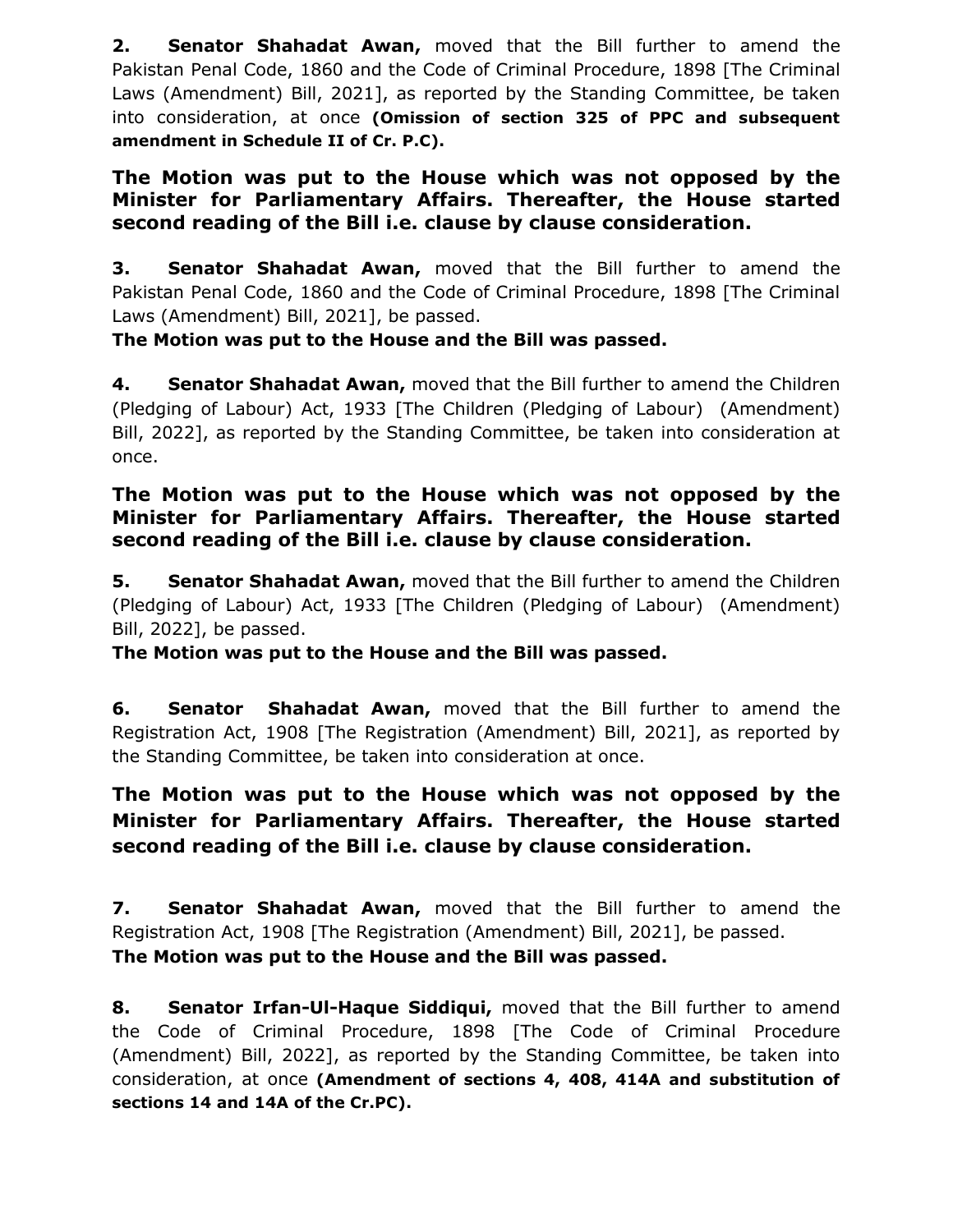**The Motion was put to the House which was not opposed by the Minister for Parliamentary Affairs. Thereafter, the House started second reading of the Bill i.e. clause by clause consideration.**

**9. Senator Irfan-Ul-Haque Siddiqui, moved that the Bill further to amend** the Code of Criminal Procedure, 1898 [The Code of Criminal Procedure (Amendment) Bill, 2022], be passed.

**The Motion was put to the House and the Bill was passed.**

# **M O T I O N**

# **[Under Rule 126(7)]**

**1. Senator Quratulain Marri,** to move that the Bill further to amend the facility of maternity and paternity leave to the employees of public and private establishment under administrative control of the Federal Government [The Maternity and Paternity Leave Bill, 2020] as passed by the Senate and transmitted to the National Assembly but not passed by the National Assembly within ninety days of its laying in the National Assembly, be considered in a joint sitting.

#### **The Motion was deferred**

#### **M O T I O N [Under Rule 100 (1) (c)]**

**1. Senator Mustaq Ahmed,** to move under proviso to paragraph (c) of sub-rule (1) of Rule 100 of the Rules of Procedure and Conduct of Business in the Senate, 2012, that the Bill to amend the Islamabad Capital Territory Trust Act, 2020 [The Islamabad Capital Territory Trust Amendment Bill, 2020], as introduced in the Senate but not recommended by the Standing Committee, be referred to the Select Committee.

## **The Motion was deferred**

## **BILL TO BE WITHDRAWN [Under Rule 115]**

**1. Senator Mushtaq Ahmed,** to seek leave to withdraw the Bill further to amend the Constitution of the Islamic Republic of Pakistan [The Constitution (Amendment) Bill, 2019] as introduced in the Senate on 2nd September, 2019 **(Insertion of Article 253A)**.

## **The Motion was deferred**

**2. Senator Mushtaq Ahmed,** to withdraw the Bill further to amend the Constitution of the Islamic Republic of Pakistan [The Constitution (Amendment) Bill, 2019].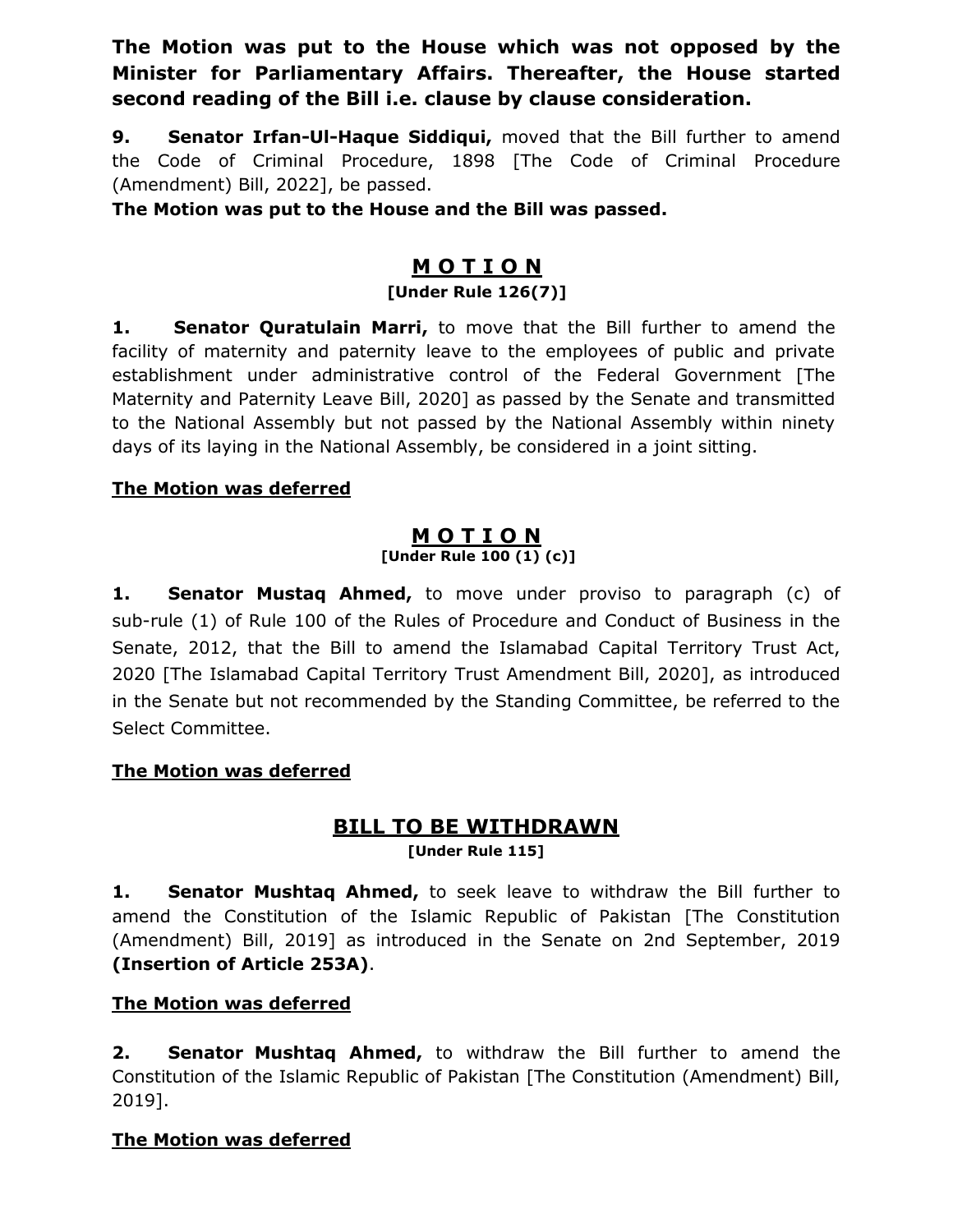## **RESOLUTIONS**

#### **1. Senator Mushtaq Ahmed,** to move the following resolution:-

"The House is cognizant of longstanding Israeli illegal occupation of Palestinian territories and atrocities over the innocent Palestinian people during the last seventy-four years in sheer violation of United Nation Security Council Resolutions and international law and norms.

The Senate of Pakistan in strong terms condemns the recent atrocities and violence of Israeli forces over the innocent pilgrims and worshipers in Al-Aqsa Mosque and decades old blockade of Ghaza by the Israeli forces.

The House therefore calls upon the Government to utilize all diplomatic and publicity resources for highlighting the Palestinian dispute on all international and regional fora in coordination with all Muslim States and prepare a roadmap for liberation of Palestinian territories.

The House further calls upon the Government to explore opportunity for appointing a joint representative of all Muslim States for highlighting the Palestinian dispute at international level."

#### **The Resolution was deferred.**

**2. Senator Mushtaq Ahmed,** to move the following resolution:-

"The Senate of Pakistan is cognizant of the wide spreading Islamophobia around the world and expresses deep dismay and shock caused by the contemptuous act of burning, tearing and desecrating the Holy Quran by Rasumus Paludan on 14th April, 2022 in Sweden in sheer violation of international law and relevant UN Resolutions.

The House therefore calls upon the Government to summon the Ambassador of Sweden and convey in strong terms the sentiments of the people of Pakistan over the provocative act and further demand stern legal action against the perpetrators.

The House further calls upon the Government to use political and diplomatic channels for discouraging occurrence of such provocative crimes against Muslim sentiments in the garb of freedom of expression in all UN member countries."

#### **The Resolution was deferred**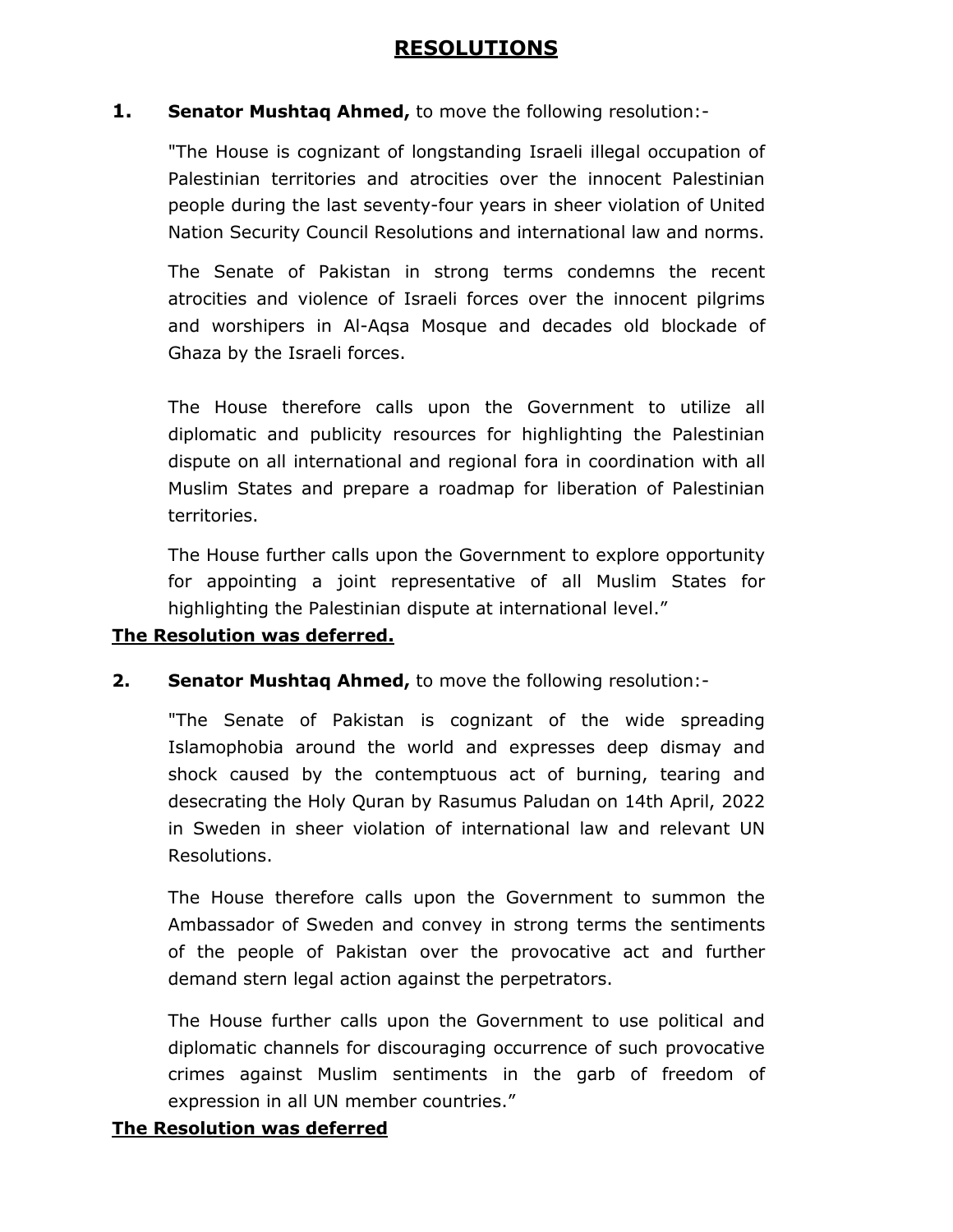**3. Senator Syed Yousaf Raza Gilani,** to move the following resolution to show solidarity with the family of Hurriyat Leader, Mr. Yasin Malik:-

Senator Syed Yousaf Raza Gilani: This House shows solidarity with the family of Hurriyat Leader Mr. Yasin Malik who is being persecuted in a manifestly dubious and motivated case in the Indian illegally occupied Jammu and Kashmir.

This House condemns the abhorrent attempt of the Indian government to deprive the Kashmiri people of their true leadership, which is the blatant violation of universal declaration of human rights (UDHR) and international covenant on civil and political rights (ICCPR).

This House stresses that the struggle for the right of selfdetermination in Kashmir is indigenous and cannot be dampened by the draconian strong arms tactics of the Indian Government.

This House resolves that Government of Pakistan should take immediate steps and urges the international community to counsel India to drop all fabricated charges against all political leaders of illegally occupied Jammu and Kashmir including Mr. Yasin Malik, ensure their safety and well-being and also arrange their meeting with his spouse "Ms. Mishal Malik" along with 10 years old daughter, and 28 to stop human rights violation in Kashmir, lift the brutal military siege and let the Kashmiri people exercise their right to selfdetermination in accordance with their aspirations and relevant UN Security Council Resolutions.

**The Resolution was unanimously passed and thereafter the Chairman Senate directed to send copy of this Resolution to all Parliaments through Foreign office.**

#### **M O T I O N S [Under Rule 218]**

**1. Senator Mushtaq Ahmed,** to move that the House may discuss the performance of Higher Education Commission (HEC) particularly in relation to meager allocation of funds causing severe financial crunch in the Public Universities.

## **The Motion was deferred**

**2. Senators Kamran Murtaza And Mushtaq Ahmed,** to move that the House may discuss Pakistan's growing foreign policy and economic challenges in the wake of Russia-Ukraine war and Prime Minister's recent visit to Moscow.